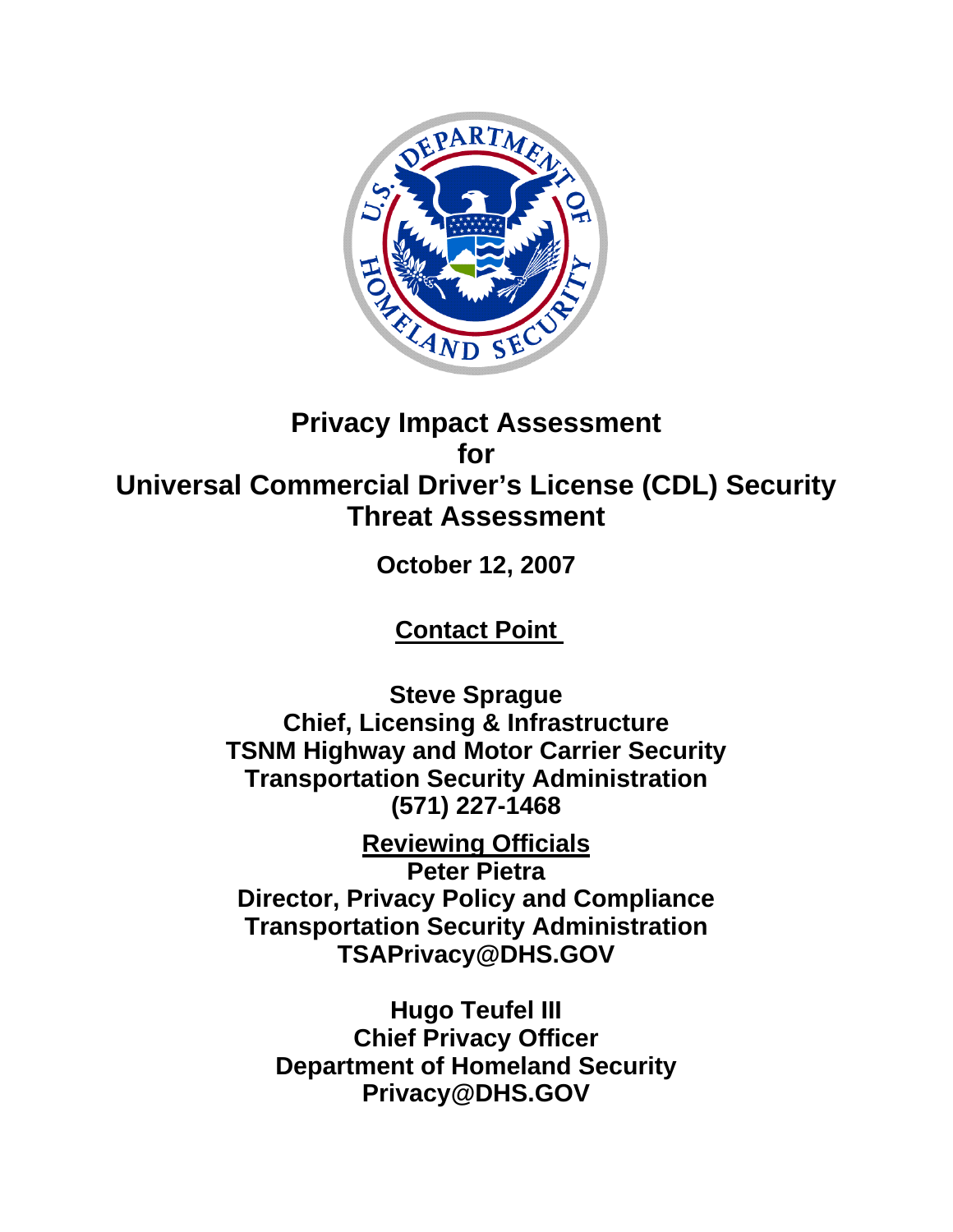

# **Abstract**

The Transportation Security Administration (TSA) will conduct security threat assessments on Commercial Driver's License (CDL) holders. CDL holders are licensed to operate large commercial motor vehicles that potentially pose threats to transportation security. Congress directed TSA to perform threat assessments on certain CDL holders in the SAFE PORT Act Pub. L. No.109-347, 120 Stat. 1884 (2006). Since the potential threat extends beyond ports, TSA will perform security threat assessments on all CDL holders pursuant to its authority under 49 U.S.C. §114 (f) which gives TSA broad authority "to assess threats to transportation" including vetting persons who could pose a threat to transportation.

# **Introduction**

TSA is responsible for assessing threats to transportation. While certain subpopulations of CDL holders currently undergo security threat assessments or other checks by TSA because they are covered under other TSA programs (such as Hazardous Materials Endorsement holders, Transportation Worker Identification Credential holders, airport Security Identification Display Area workers, and airport Sterile Area workers), the vast majority of CDL holders do not undergo a security threat assessment. TSA will perform a security threat assessment (STA) on CDL holders<sup>[1](#page-1-0)</sup> by comparing individuals against Federal terrorism, immigration, and law enforcement databases. TSA will rely upon licensing data already collected by each state's (including the District of Columbia) licensing agency<sup>[2](#page-1-1)</sup>. This data will vary among the various jurisdictions, but generally includes the CDL holders' full name; known aliases, social security number (if collected by the State); date of birth; place of birth; sex; height and weight; hair color; eye color; CDL number; driver's license number and state of licensure; current residential address; mailing address if different than residential address; previous residential address; and immigration status and alien registration number (if applicable). TSA does not require states to collect or provide information the states do not already collect.

If the CDL holder poses or is suspected of posing a threat to national or transportation security,  $3$  TSA will notify the driver by mail of the Initial Determination of Threat Assessment and provide the reason(s) for that determination and directions for how the driver may submit an appeal (as described more fully in Section 7.2). TSA's

<span id="page-1-0"></span><sup>&</sup>lt;sup>1</sup> Some jurisdictions permit a CDL holder to remain active for a period of time after the CDL has expired, and renewal of the CDL during that period is typically a simpler process than the initial application or an application after the period has expired.

<span id="page-1-1"></span><sup>2</sup> The Federal Drivers Privacy Protection Act (18 USC §2721) permits disclosure of personal information from state drivers records to any government agency in carrying out its functions. Assessing security threats across all modes of transportation is a statutory function of TSA under 49 USC 114. 3

<span id="page-1-2"></span> $3$  In rare cases, an individual may be under investigation by other Federal agencies. In order not to compromise the investigation, TSA will not contact that individual or will not recommend revocation unless the threat is deemed to be imminent.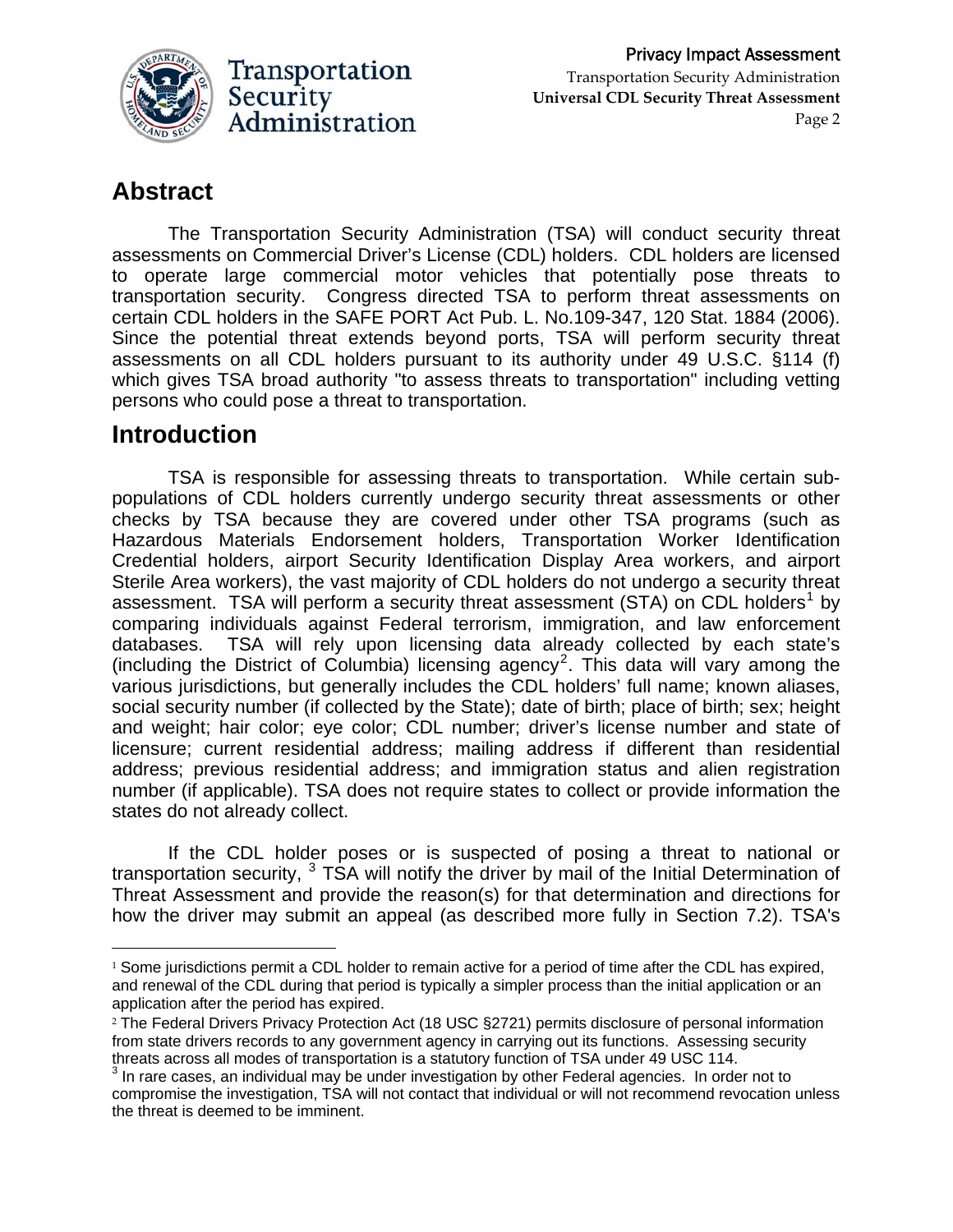

letter will notify the driver that if the driver's appeal is unsuccessful or if the driver does not respond in a timely manner, TSA's determination will become final. If there is a final determination of threat assessment, TSA may recommend to the U.S. Department of Transportation and the Governor of the licensing State that the driver's CDL be revoked.

Because this program entails a new analysis of information about members of the public in an identifiable form, the E-Government Act of 2002 requires that TSA conduct a Privacy Impact Assessment (PIA).

# **Section 1.0 Information collected and maintained**

### **1.1 What information is to be collected?**

TSA will rely upon licensing data for CDL holders and applicants collected by each state's (including the District of Columbia) licensing agency. TSA does not require any new information collection by the states. Data elements will vary among the various jurisdictions, but generally includes the CDL holders' full name; known aliases, social security number (if collected by the State); date of birth; place of birth; sex; height and weight; hair color; eye color; CDL number; driver's license number and state of licensure; current residential address; mailing address if different than residential address; previous residential address; and immigration status and alien registration number (if applicable)

#### **1.2 From whom is information collected?**

The information is being collected from state licensing agencies.

### **1.3 Why is the information being collected?**

TSA is collecting the data to perform a security threat assessment and to communicate with the individual.

#### **1.4 How is the information collected?**

 TSA is collecting this information from the state licensing agencies through password protected e-mail or CD.

#### **1.5 What specific legal authorities/arrangements/agreements define the collection of information?**

49 U.S.C. §114, and Section 125 of the Security and Accountability for Every Port Act of 2006 (SAFE Port Act), Pub. L. No.109-347, 120 Stat. 1884 (2006) authorize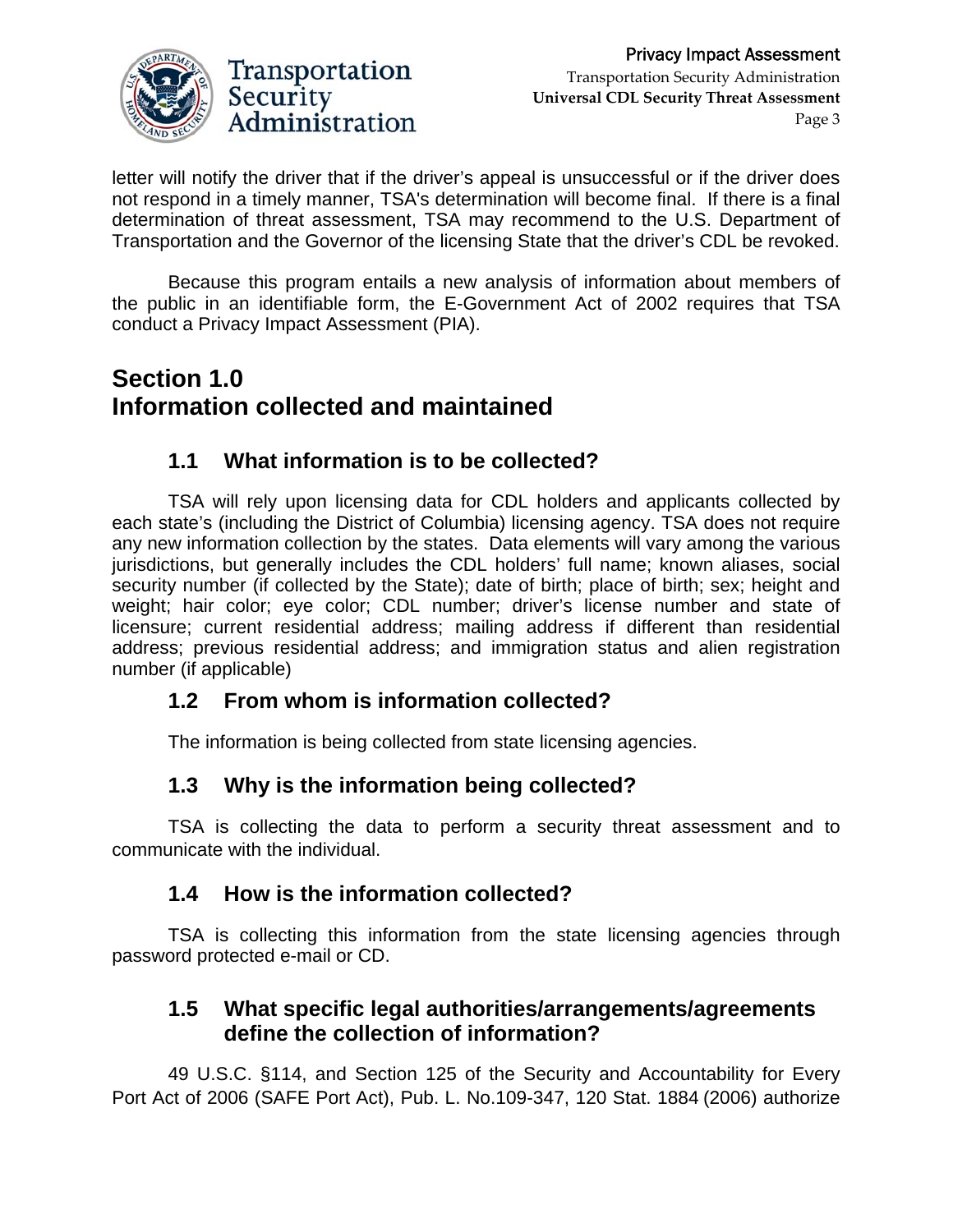

this collection of information. In addition, TSA has entered into an MOU with Federal Motor Carrier Safety Administration (FMCSA defining data exchange and security measures to be implemented.

#### **1.6 Privacy Impact Analysis: Given the amount and type of data being collected, discuss what privacy risks were identified and how they were mitigated**

The information collected is information already existing within government databases. TSA is collecting sufficient personally identifiable information (PII) to minimize the likelihood that individuals will be falsely identified as being a match with a name on a Federal watch list. The privacy risks associated with this collection include the potential loss of PII. Risks have been mitigated through the security measures discussed in Sections 8.0 and 9.0 below.

# **Section 2.0 Uses of the system and the information**

# **2.1 Describe all the uses of information.**

TSA will use the information to conduct security threat assessments for the purpose of identifying actual or potential threats to transportation security. Due the resource constraints, an initial threat assessment will be performed by the Terrorist Screening Center on the current CDL holder population. In the future, it is expected that TSA will perform the security threat assessment. TSA will perform perpetual vetting of CDL holders and applicants. The results of the name-based check will be used to assess the security risks associated with the covered individual. If TSA determines that the individual may pose or poses a security threat, TSA may notify the individual that TSA has determined he or she may be a security threat. If TSA determines that the individual poses an imminent security threat, TSA may first contact appropriate law enforcement and State agencies, and may seek revocation of that driver's commercial driving privileges. The individual will have an opportunity to appeal TSA's determination in either case. If redress, appeals, and adjudication procedures do not change the substance of TSA's findings, TSA will issue a letter stating its determination is final and requesting that the driver surrender his or her commercial driver's license and cease all operation of a commercial vehicle. TSA will also recommend to the U.S. Department of Transportation that the driver's right to hold a CDL be denied; and will issue a similar recommendation to the governor of state that issued the CDL. In the event that TSA considers the driver to represent an "imminent threat" to transportation security, TSA may seek the immediate withdrawal of CDL privileges by the FMCSA or appropriate state governor while redress and adjudication proceedings are conducted.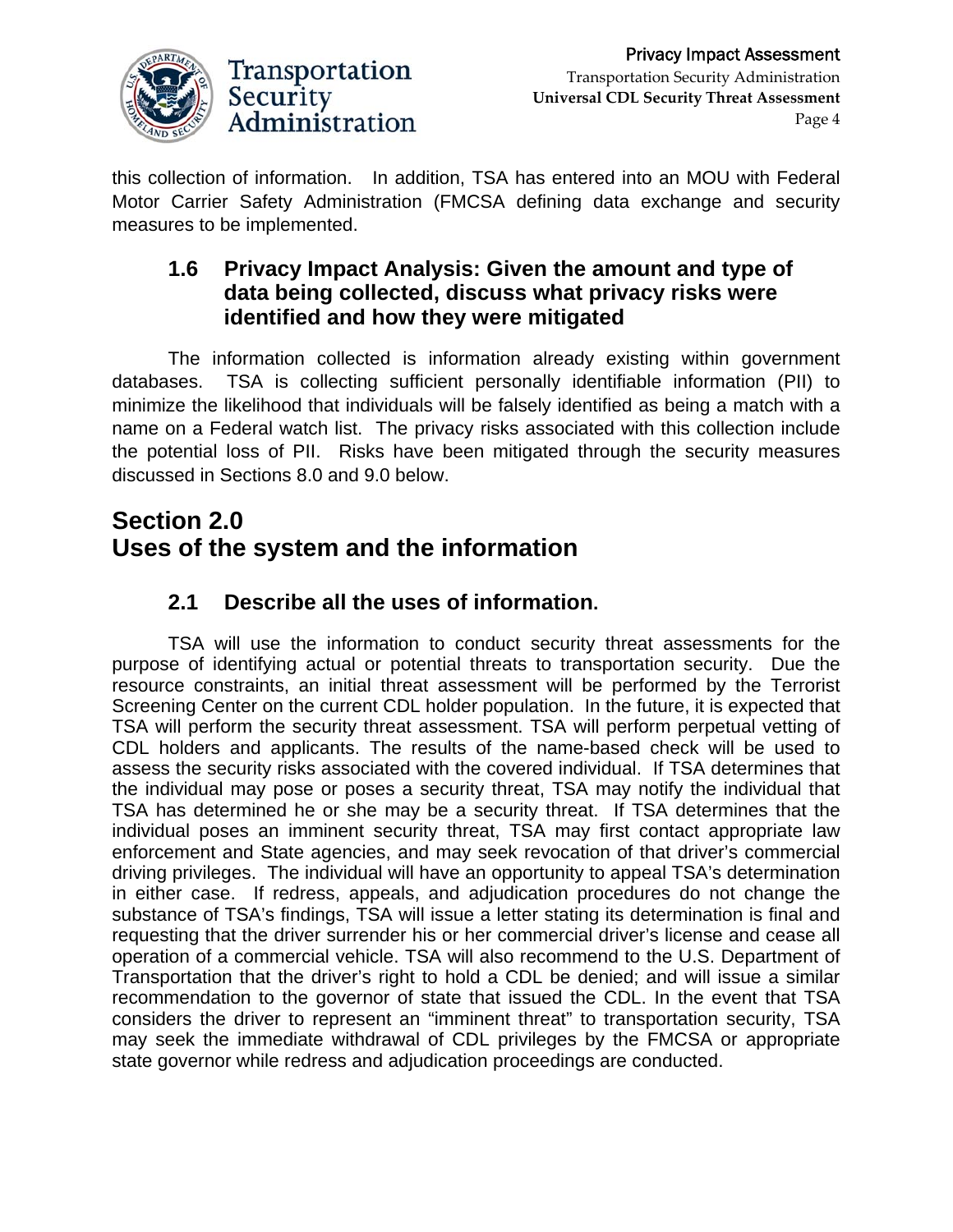

### **2.2 Does the system analyze data to assist users in identifying previously unknown areas of note, concern, or pattern?**

No.

### **2.3 How will the information collected from individuals or derived from the system be checked for accuracy?**

Information is being provided from state licensing agencies. It is presumed that state commercial driver files contain accurate information. TSA expects that individuals provide accurate information to an official state licensing agency in order to obtain a commercial driver's license. I

Information may be collected directly from the individual in connection with an appeal of an IDTA.

#### **2.4 Privacy Impact Analysis: Given the amount and type of information collected, describe any types of controls that may be in place to ensure that information is used in accordance with the above described uses.**

The risk of collecting inaccurate information is minimized because CDL holders and the states are expected to have made reasonable efforts to collect accurate data as part of the licensing process. Further, FMCSA audits state licensing agencies on a periodic basis to ensure that CDL records processing meets federal standards. In addition, company owners are required by FMCSA to review driver DMV records annually. Further, the impact of collecting inaccurate information is minimized because individuals who feel they have been wrongly identified as a security threat can seek redress through TSA, allowing for an additional review of the completeness and accuracy of the information.

# **Section 3.0 Retention**

### **3.1 What is the retention period for the data in the system?**

TSA will retain the threat assessment data it receives in accordance with the Transportation Threat Assessment and Credentialing (TTAC) record schedule approved by National Archives and Records Administration (NARA). Records will be retained for one year after an individual no longer holds a CDL, except that records for individuals who are a potential match to a watch list will be retained for seven years, and actual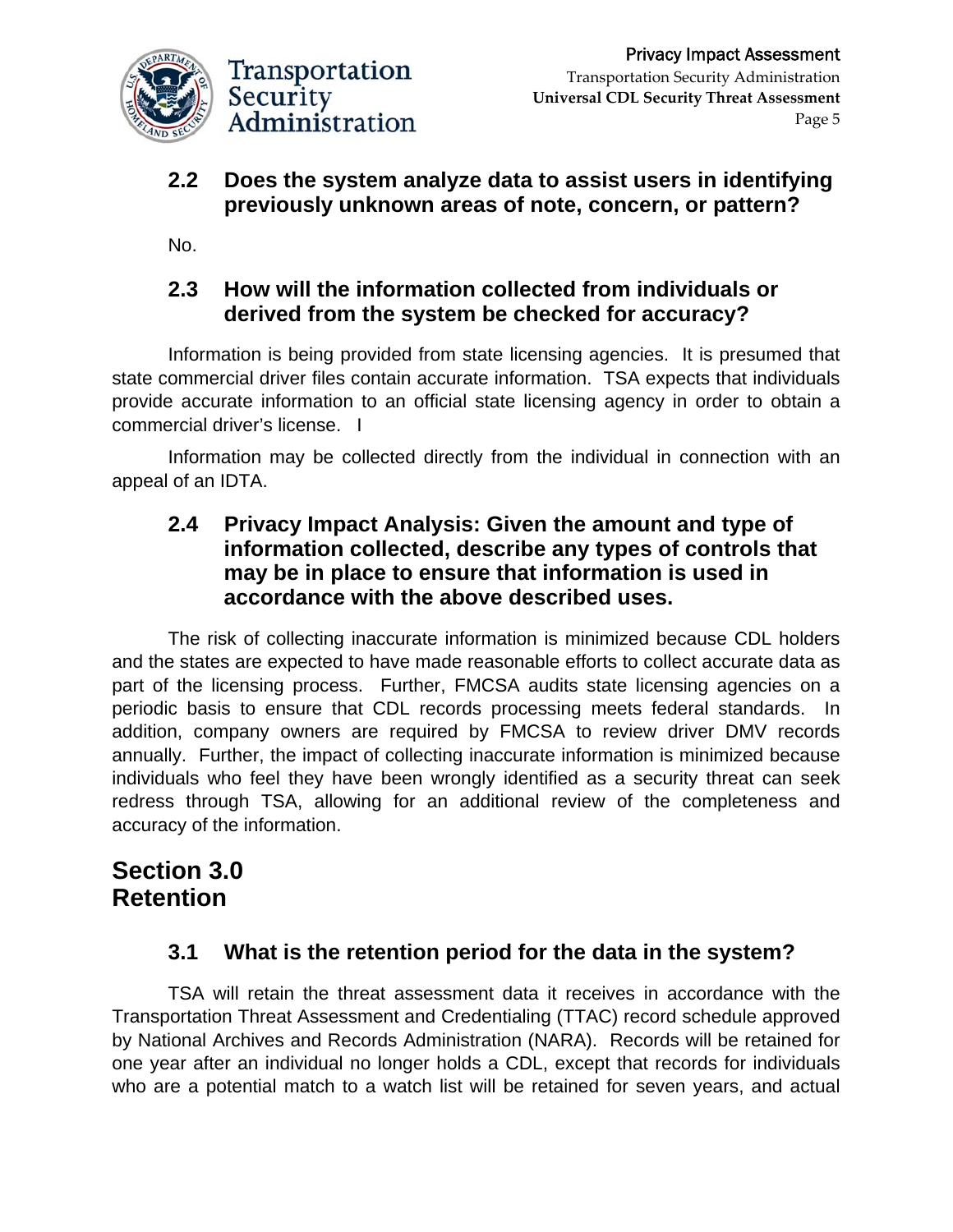

matches will be retained for 99 years or seven years after the individual is identified to TSA as deceased, whichever is sooner. Records on possible or confirmed watchlist matches, and records associated with the redress process will be retained in accordance with a schedule to be developed within Transportation Sector Network management (TSNM), and will be retained until the schedule is approved by NARA. It is expected that TSNM will seek to retain the records at least seven years for possible matches, and 99 years for confirmed matches.

### **3.2 Has the retention schedule been approved by the National Archives and Records Administration (NARA)?**

Yes. TSA has developed a retention schedule for Transportation Threat Assessment and Credentialing records that was submitted to NARA and was approved on March 8, 2007. Records held within TSNM will be held in accordance with a schedule to be developed.

#### **3.3 Privacy Impact Analysis: Given the purpose of retaining the information, explain why the information is needed for the indicated period.**

Information used in this program will be maintained in accordance with a schedule approved by NARA. For legal and operational purposes the retention period is designed to allow TSA to keep threat assessment results for individuals who are cleared for the length of time they retain their CDL plus one year. The schedule provides that threat assessment results on individuals who are initially identified as a potential threat to transportation security, but are subsequently cleared be retained for the length of time they hold their CDLs plus one year, or for seven years after completion of the threat assessment whichever is greater. Finally, the schedule requires TSA to retain records on individuals who are confirmed to be threats to transportation security for 99 years, or seven years after the individual is identified to TSA as deceased, whichever is sooner.

# **Section 4.0 Internal sharing and disclosure**

### **4.1 With which internal organizations is the information shared?**

Individual information may be shared with DHS employees and contractors who have a need for the information in the performance of their duties, including but not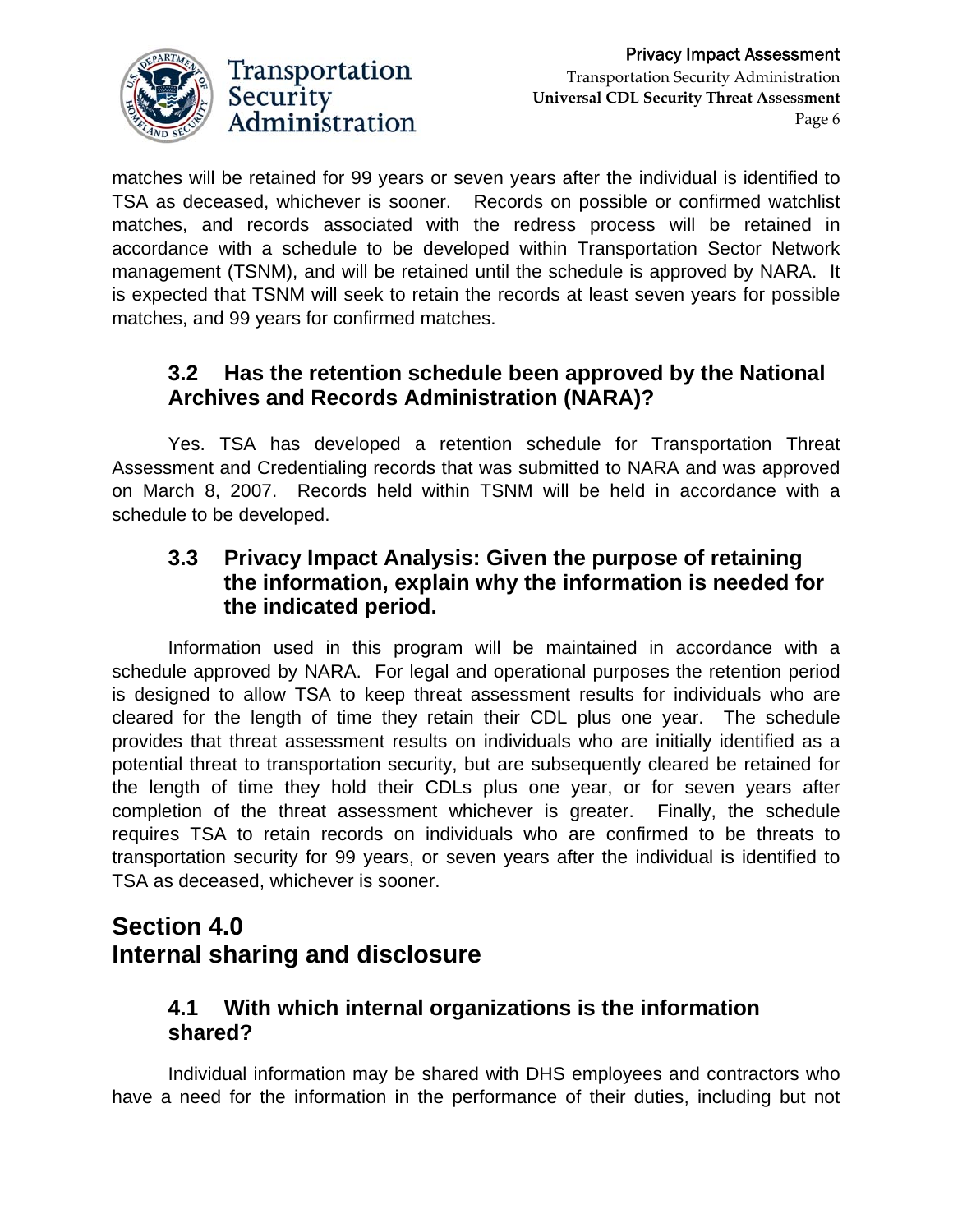

limited to immigration, law enforcement, and intelligence operations. It is expected that information will typically be shared with TSA employees or contractors in the following TSA offices: the Office of Transportation Threat Assessment and Credentialing, the Office of Transportation Sector Network Management, and in the event of a positive match, the Office of Intelligence and the Office of Security Operations. Information might also be shared with the Office of Chief Counsel, Office of Civil Rights and Civil Liberties, Privacy Office, Ombudsman, and Legislative Affairs to respond to complaints or inquires from individuals. All information will be shared in accordance with the provisions of the Privacy Act, 5 U.S.C. § 552a. TSA will share information with the US Citizenship and Immigration Service (USCIS) in the course of performing immigration checks for the STA. While it is not expected that information will otherwise be routinely shared outside of TSA, TSA may need to share information within DHS as outlined in section 4.2, specifically with U.S. Customs and Border Protection (CBP) and Immigration and Customs Enforcement (ICE).

### **4.2 For each organization, what information is shared and for what purpose?**

TSA will share the information with the Office of Transportation Sector Network Management and the Office of Transportation Threat Assessment and Credentialing in order to manage the program and conduct the threat assessments. The information may be shared with the Office of Chief Counsel to review determinations about whether an individual may pose or poses a threat for which TSA should recommend CDL revocation, or to respond to inquiries by individuals. Individuals' identifying information and positive results of comparisons to Federal terrorism, immigration and law enforcement databases will be shared with TSA's Office of Intelligence and Office of Security Operations. In order to respond to complaints or inquiries from individuals, the information may also be shared with the Privacy Office, Ombudsman, Office of Civil Rights and Civil Liberties, and Legislative Affairs. TSA will share information with the USCIS in the course of performing immigration checks for the STA. The information may also be shared within DHS where there is a need to know the information for law enforcement, intelligence, or other official purposes. This information will be shared in accordance with the provisions of the Privacy Act, 5 U.S.C. §552a.

### **4.3 How is the information transmitted or disclosed?**

TSA will transmit this data within DHS via a secure data network, passwordprotected CD, paper files, facsimile or telephonically to those who need the information to perform their official duties. The method of transmission may vary according to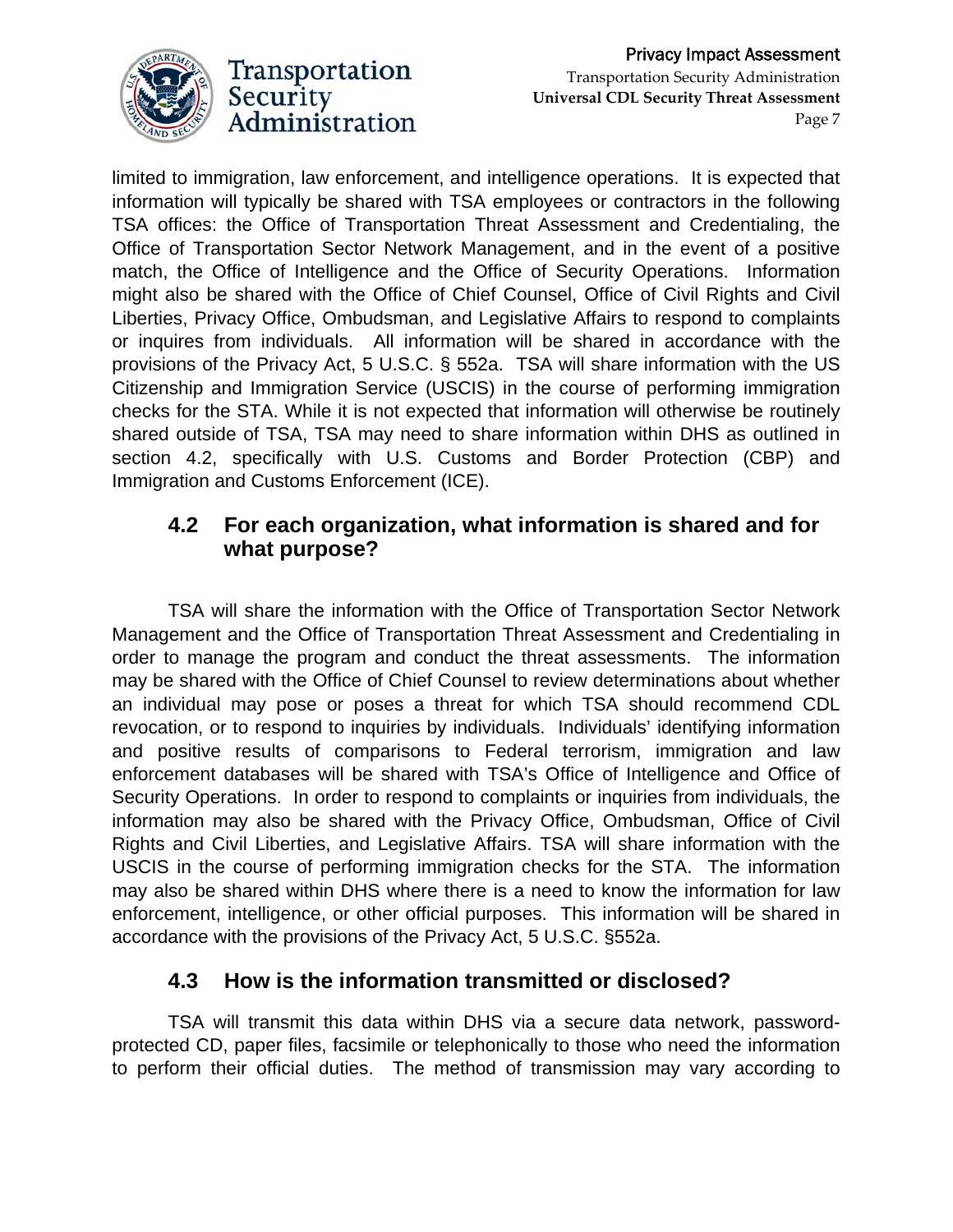

specific circumstances. The information may also be marked with specific handling requirements and restrictions to further limit distribution.

#### **4.4 Privacy Impact Analysis: Given the internal sharing, discuss what privacy risks were identified and how they were mitigated.**

Information is shared within DHS with those individuals who have a need for the information to perform their official duties in accordance with the Privacy Act. Privacy protections include strict access controls, including security credentials, passwords, auditing that tracks access to electronic information, and mandated training for all employees and contractors.

# **Section 5.0 External sharing and disclosure**

#### **5.1 With which external organizations is the information shared?**

As an interim measure based on resource constraints, TSA will provide the Terrorist Screening Center with an initial run of the data in order for TSC to perform the STA. In the future, TSA will perform the STA and may share information with the Terrorist Screening Center (TSC) in the event of a need to resolve a potential match as part of the threat assessment. TSA may also share information with Federal, state or local enforcement agencies to facilitate an operational response. TSA may also share information with the Federal Motor Carrier Safety Administration (FMCSA) and the governor of the state that issued the CDL recommending removal of a driver's commercial driving privileges. TSA may share the information it receives with Federal, state, or local law enforcement or intelligence agencies, and state DMV's or licensing agencies in accordance with the routine uses identified in the applicable Privacy Act system of records notice (SORN), DHS/TSA 002, Transportation Security Threat Assessment System (T-STAS). This SORN was last published in the Federal Register on November 8, 2005, and can be found at 70 FR 67731- 67735.

# **5.2 What information is shared and for what purpose?**

TSA will share biographic information with the Terrorist Screening Center (TSC) during the security threat assessment process. When an individual is identified as a security threat, it is expected that individually identifying data and security threat assessment status about the individual will be shared, as needed, with Federal, state, or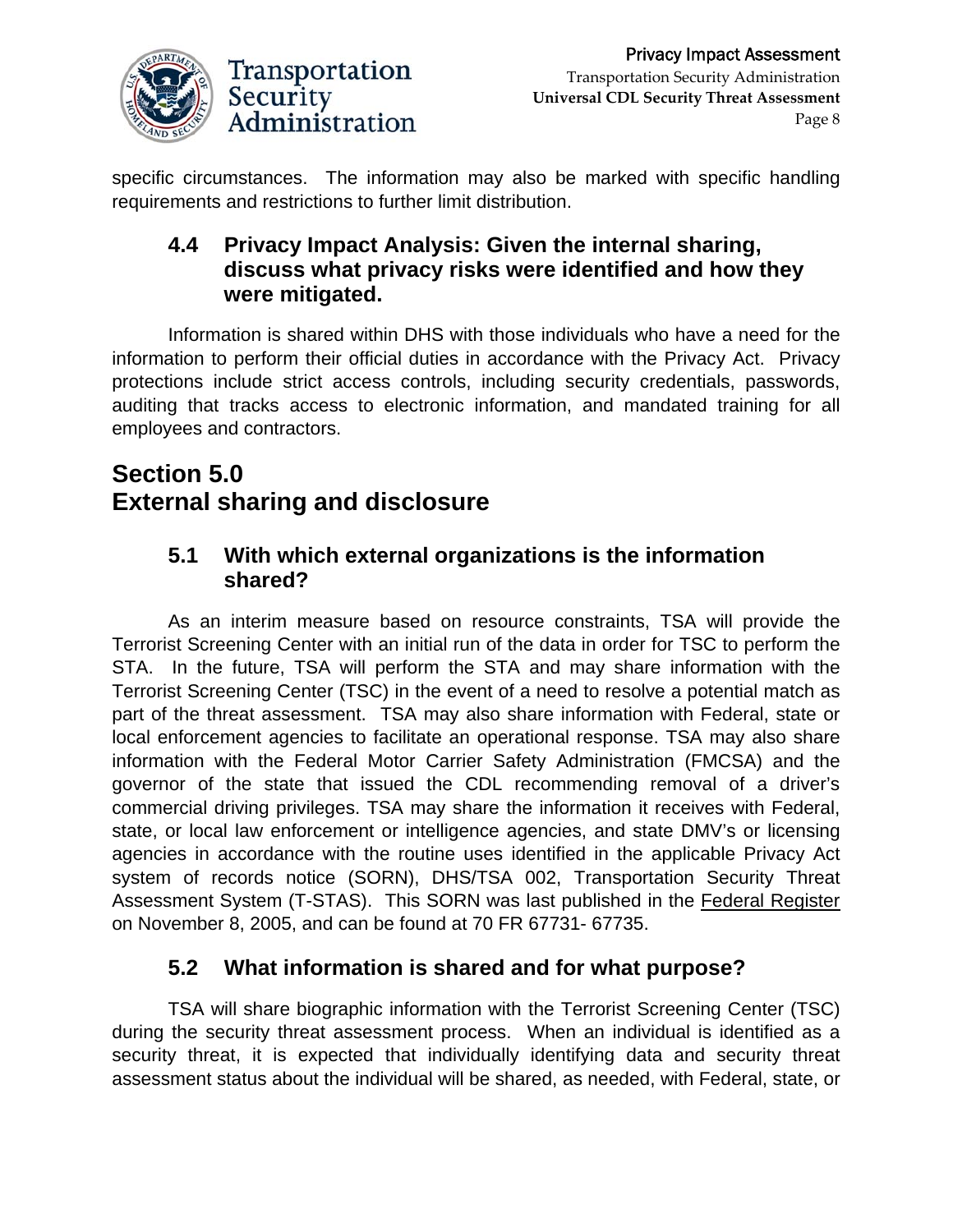

local law enforcement and intelligence agencies to communicate threat assessment results and/or to facilitate an operational response.

To facilitate the security threat mitigation process and coordinate CDL status, TSA may share individual information with FMCSA.

### **5.3 How is the information transmitted or disclosed?**

Depending on the recipient and the urgency of the request or disclosure, the information may be disclosed via a secure data network, password-protected CD, paper files, facsimile or telephonically.

#### **5.4 Is a Memorandum of Understanding (MOU), contract, or any agreement in place with any external organizations with whom information is shared, and does the agreement reflect the scope of the information currently shared?**

Yes, TSA has entered into an MOU with the TSC governing its threat assessment programs, and a separate agreement regarding the interim access to CDLIS data. In addition, TSA will share information pursuant to routine uses identified in the applicable Privacy Act system of records notice SORN, DHS/TSA 002, Transportation Security Threat Assessment System, or other Privacy Act exceptions. An MOU is in place between TSA and the FMCSA (USDOT) establishing cooperative information-sharing of commercial driver's license information for transportation security purposes.

### **5.5 How is the shared information secured by the recipient?**

TSA shares information in accordance with the Privacy Act. Federal agencies are subject to the safeguarding requirements of the Privacy Act and under the Federal Information Security Management Act (FISMA), Title III of the E-Government Act, (P. L. 107-347).

#### **5.6 What type of training is required for users from agencies outside DHS prior to receiving access to the information?**

TSA does not require specific training by outside agencies, however Federal agencies are subject to the Privacy Act, and Federal employees and contractors typically receive mandatory Privacy Act training and Information Security Awareness training.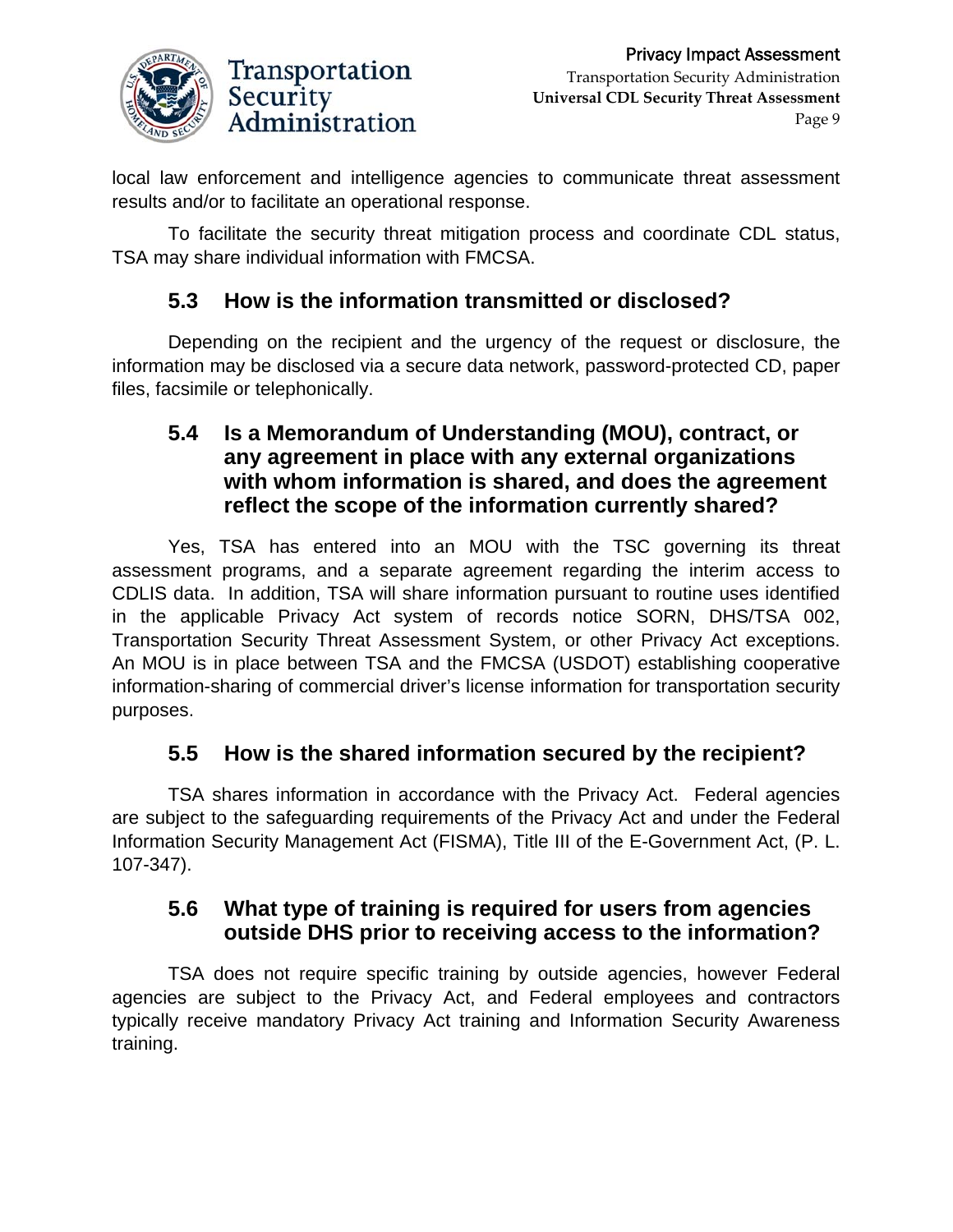

### **5.7 Privacy Impact Analysis: Given the external sharing, what privacy risks were identified and describe how they were mitigated.**

The information shared with FMCSA is largely comprised of data already maintained by FMCSA in commercial driver's license records, thus reducing the risk of producing additional incorrect data. Other risks are mitigated by sharing this information under the applicable provisions of the SORN and the Privacy Act, and by limiting the sharing of this information to those who have a need to know it in the performance of their duties. TSA further mitigates risk by only sharing revocation information after the conclusion of the initial determination and appeal process or in the case of individuals posing an imminent threat to national or transportation security. These individuals are afforded the right to appeal their determination.

# **Section 6.0 Notice**

**6.1 Was notice provided to the individual prior to collection of information? If yes, please provide a copy of the notice as an appendix. A notice may include a posted privacy policy, a Privacy Act notice on forms, or a system of records notice published in the Federal Register Notice. If notice was not provided, why not?** 

The publication of this PIA and of SORN, DHS/TSA 002, Transportation Security Threat Assessment System, serves to provide public notice of the collection, use and maintenance of this information. In the event that an individual is determined to be a security threat and the individual believes that the initial determination of the threat assessment are inaccurate, he or she will be informed by TSA on how to pursue redress. The initial collection of information was performed by the individual States and it is unknown what notices were provided.

#### **6.2 Do individuals have an opportunity and/or right to decline to provide information?**

No. Since information is obtained directly from the state licensing agencies without consultation or action by the individual, no opportunity to decline to provide information is provided.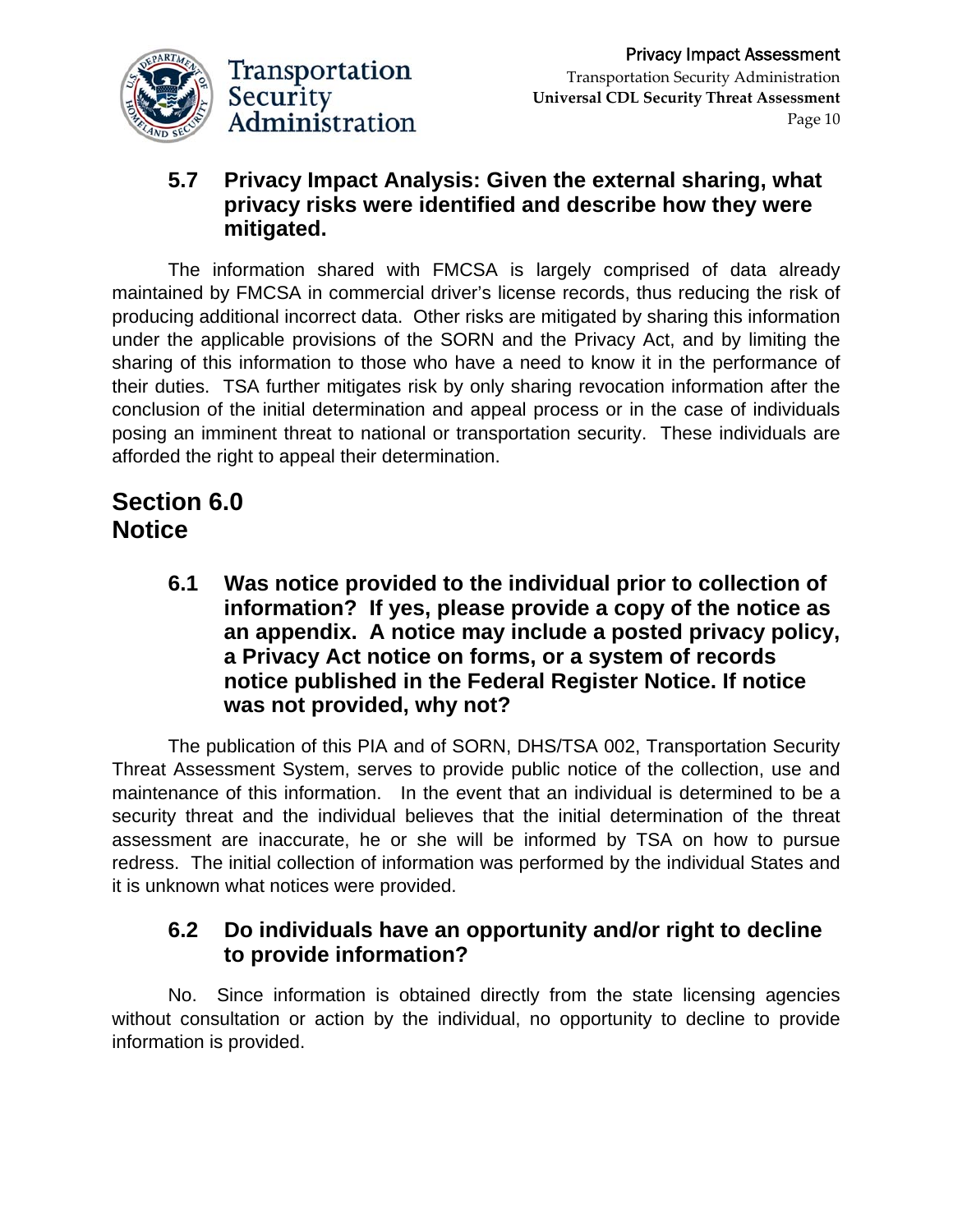

#### **6.3 Do individuals have the right to consent to particular uses of the information, and if so, how does the individual exercise the right?**

No. If TSA determines that an individual poses a security threat, all uses of the information by TSA will be consistent with the Privacy Act and SORN DHS/TSA 002, Transportation Security Threat Assessment System identified in paragraph 5.1 above.

#### **6.4 Privacy Impact Analysis: Given the notice provided to individuals above, describe what privacy risks were identified and how you mitigated them.**

Since the information TSA uses to conduct the security threat assessment is already collected by each state for their own purposes and will not be collected directly from the CDL holder, there is no notice provided to the individual unless the state chooses to provide notice. The individual information already exists within government databases at the State and Federal level. Privacy risks are mitigated by the notification of initial determination and appeal processes.

# **Section 7.0 Individual Access, Redress and Correction**

### **7.1 What are the procedures that allow individuals to gain access to their own information?**

TSA will obtain all information from driver's licensing records completed by the individual. Individuals may request access to their information by submitting a Freedom of Information Act/Privacy Act (FOIA/PA) request to TSA in writing by mail to the following address:

Transportation Security Administration Freedom of Information Office, TSA-20 11<sup>th</sup> Floor, East Tower 601 South 12th Street Arlington, VA 22202-4220

FOIA/PA requests may also be submitted by fax at 571-227-1406 or by filling out the Customer Service Form (URL: http://www.tsa.gov/public/contactus). The FOIA/PA request must contain the following information: full name, address and telephone number, and email address (optional). Please refer to the TSA FOIA web site ([http://www.tsa.gov/public\)](http://www.tsa.gov/public). In addition, individuals may amend their records through the redress process as explained in paragraph 7.2 below.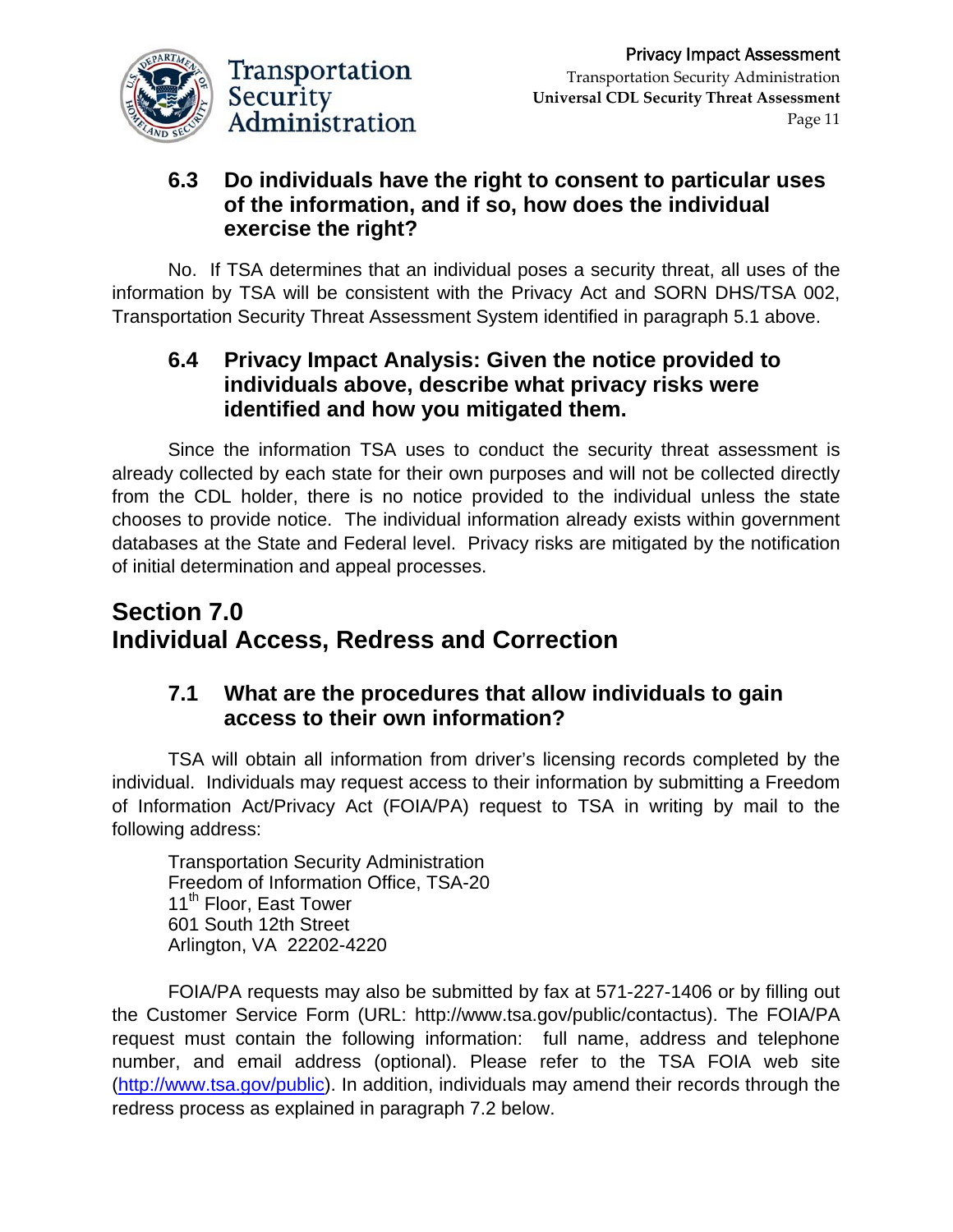

<u> 1989 - Johann Stein, marwolaethau a bhann an t-Amhair Aonaichte an t-Amhair Aonaichte an t-Amhair Aonaichte a</u>

#### **7.2 What are the procedures for correcting erroneous information?**

TSA uses the results of the name-based check to make an initial determination as to whether or not the CDL holder poses a security threat to national or transportation security or of terrorism. If TSA determines that the driver does not pose a threat, TSA takes no further action. If TSA determines that a driver may pose a non-imminent threat, TSA mails a letter to the driver at the address listed on the CDL that informs the driver that TSA has initially determined the driver may be a threat to transportation security. This letter provides the reason(s) for that determination and directions for how the driver may submit an appeal. An appeal is the mechanism by which driver can provide objective data to correct or update the records TSA used to make its initial security determination or provide evidence that the driver is not the same person that TSA alleges (mistaken identity). The letter also provides a mechanism for the driver to request an extension of time to gather materials and prepare the appeal. Drivers who believe they have been wrongly identified as posing a security threat must submit the appeal or extension request within 60 days after the date of service of the letter  $4$  The letter also notifies the driver that if TSA receives no response in the allotted timeframe, the determination will no longer be eligible for appeal, the initial determination will become final, and no additional letter will be mailed.

 A driver may submit an appeal by serving TSA with a written answer to the initial determination letter which includes relevant information or court documents to verify the driver's identity and/or correct errors in his or her records. A driver may obtain additional time to respond by appeal by requesting a copy of the documents on which TSA based the Initial Determination or requesting an extension of time. TSA cannot release documents that are classified or otherwise protected by law. TSA will release as much information to the driver as permitted by law to provide for a meaningful appeal.

 The appeal process consists of a review of the initial determination, the materials upon which the determination was based, the driver's appeal materials, and any other relevant information or material available to TSA. In cases where TSA's initial determination is based on classified information, the Assistant Secretary or designee reviews the appeal to make a final determination.

 Upon review of the appeal, the Assistant Secretary may overturn the initial determination and issue a letter to the driver that withdraws the initial determination. Conversely, if the Assistant Secretary upholds the initial determination (i.e., denies the applicant's appeal), TSA issues a letter to the driver declaring that the determination is final. For purposes of judicial review, this final determination constitutes a final TSA order. TSA may also notify the Administrator of FMCSA and the Governor (or his/her

<span id="page-11-0"></span><sup>4</sup> The date of service is date of personal delivery, date shown on a certificate of service, 10 days from the date of mailing if there is no certificate of service, or date of electronic transmission.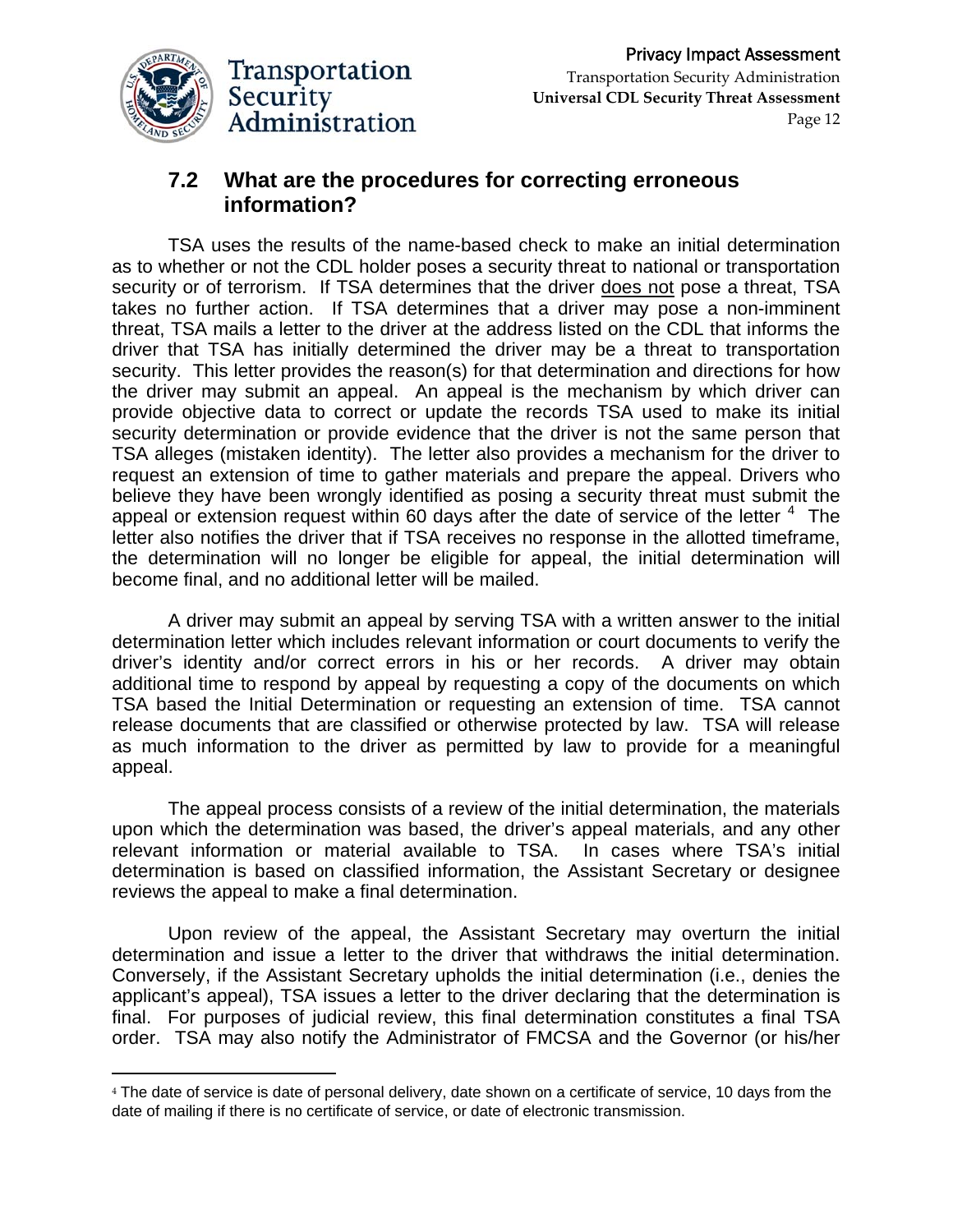

designee) of the licensing State of the FDTA. TSA may recommend that the Governor or the FMCSA revoke the driver's CDL.

 Depending on the nature of the information disclosed during the name-based check, TSA may determine that a driver poses an imminent threat to national or transportation security or of terrorism. In this case, TSA notifies the FMCSA and the Governor (or his/her designee) of the licensing State of TSA's determination and the information on which it is based. TSA may recommend that the Governor or the FMCSA revoke the driver's CDL. Also, TSA mails a letter to the driver at the address listed on the CDL that informs the driver TSA has initially determined the driver may be an imminent threat to transportation security. This letter provides the reason(s) for that determination and directions for how the driver may submit an appeal. Drivers who believe they have been wrongly identified as posing a security threat must submit the appeal or extension request within 60 days after the date of service of the letter. The letter also notifies the driver that if TSA receives no response in the allotted timeframe, the determination will no longer be eligible for appeal, the initial determination will become final, and no additional letter will be mailed.

#### **7.3 How are individuals notified of the procedures for correcting their information?**

 The initial determination letter sent to the individual will contain the procedures for submitting appeals. Individuals may also seek correction of underlying records through the agencies that maintain those records. In addition to the redress process, the individual may also request correction of his or her records pursuant to the Privacy Act.

### **7.4 If no redress is provided, are alternatives are available?**

N/A. A redress process, as described in section 7.2 above, is provided for individuals who believe that they have been wrongfully identified as a threat.

#### **7.5 Privacy Impact Analysis: Given the access and other procedural rights provided for in the Privacy Act of 1974, explain the procedural rights that are provided and, if access, correction and redress rights are not provided please explain why not.**

The risk identified with access is that incorrect information might be associated with an individual. In order to mitigate this risk, a redress process has been developed that provides notice to the individual of the determination and how to access and/or correct the information.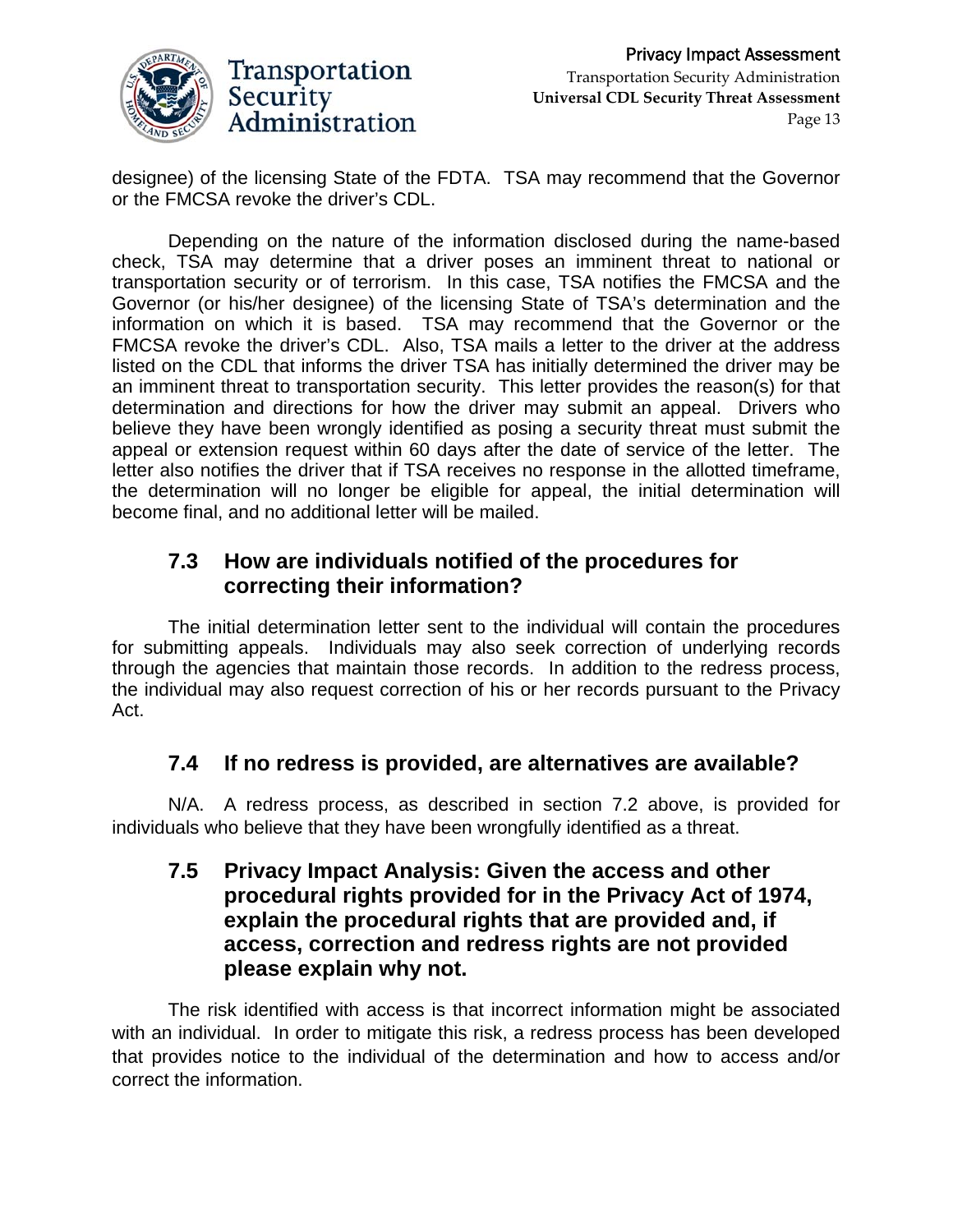

#### Transportation Security Administration **Universal CDL Security Threat Assessment**  Page 14

# **Section 8.0 Technical Access and Security**

# **8.1 Which user group(s) will have access to the system?**

In order to manage, upgrade and utilize the TSA system, system administrators, security administrators, IT specialists, vetting operators, analysts and other persons may have a need to access the TSA system or the information in the system in the performance of their duties. Role-based access controls are employed to limit the access of information by different users based on the need to know. TSA also employs processes to enforce separation of duties to prevent unauthorized disclosure or modification of information. No unauthorized users are permitted access to system resources. Strict adherence to access control policies is automatically enforced by the TSA system in coordination with and through oversight by TSA security officers.

# **8.2 Will contractors to DHS have access to the system?**

Contractors who are hired to perform many of the IT maintenance and security monitoring tasks have access to the system in order to perform their official duties. Strict adherence to access control policies is automatically enforced by the system in coordination with and through oversight by TSA IT Security Officers. All contractors performing this work are subjected to requirements for suitability and a background investigation as required by TSA Management Directive 1400.3, TSA Information Security Policy.

### **8.3 Does the system use "roles" to assign privileges to users of the system?**

Yes. Role-based access controls are used for controlling access to the system using the policy of Least Privilege, which states that the system will enforce the most restrictive set of rights/privileges or access needed by users based on their roles.

### **8.4 What procedures are in place to determine which users may access the system and are they documented?**

Limited system access will be provided for purposes of conducting these security threat assessments. Generally, the system is secured against unauthorized use by a layered, defense-in-depth security approach involving procedural and information security safeguards.

All TSA and DHS employees and assigned contractor staff receive DHSmandatory privacy training on the use and disclosure of personal data. They also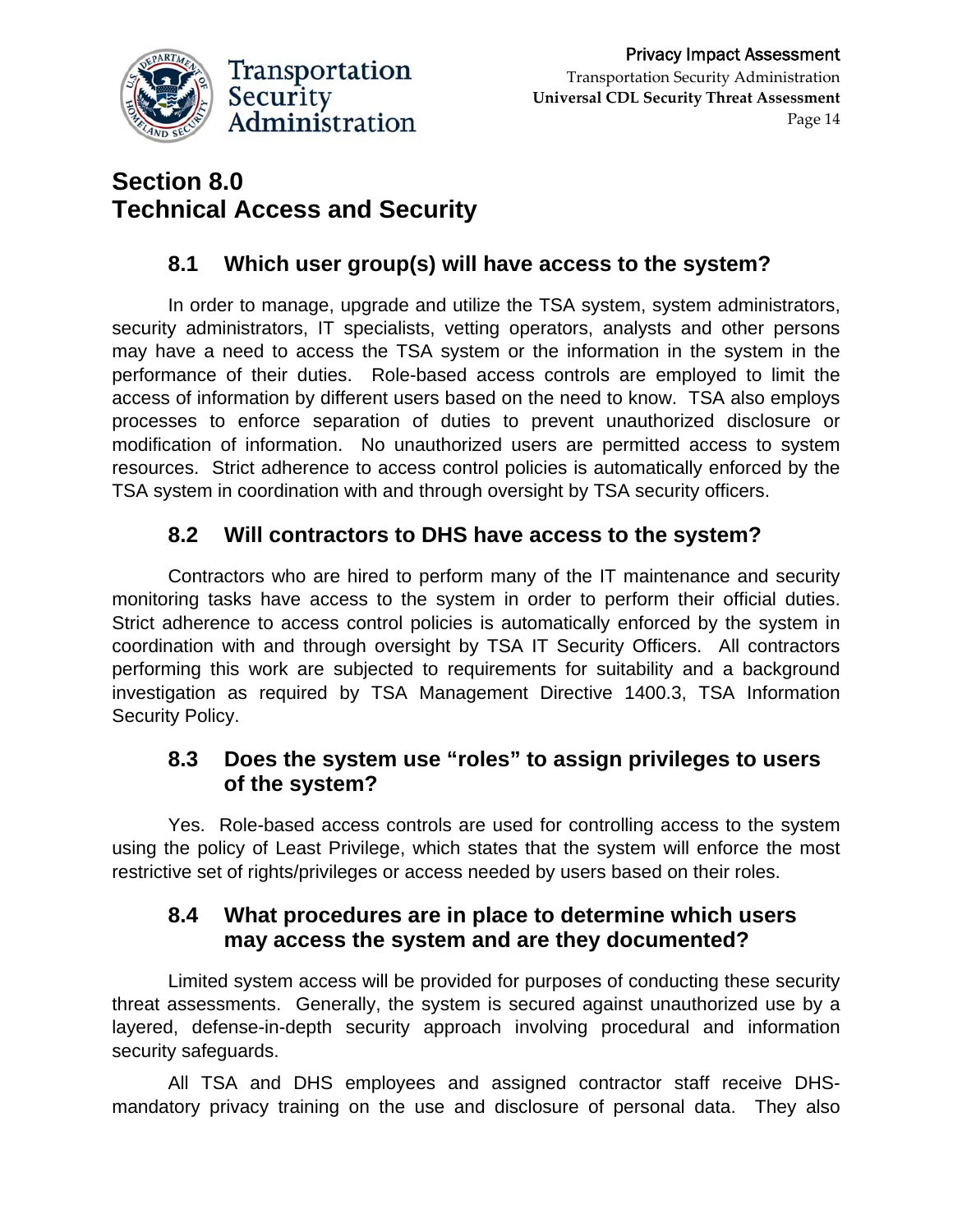

receive appropriate security training and have any necessary background investigations and/or security clearances for access to sensitive information or secured facilities based on TSA security policies and procedures.

All government and contractor personnel are vetted and approved access to the facility where the system is housed, issued picture badges with integrated proximity devices imbedded. A rules of behavior document provides an overall guidance of how employees are to protect their physical and technical environment and the data that is handled and processed. All new employees are required to read and sign a copy of a rule of behavior document prior to getting access to any IT system.

### **8.5 How are the actual assignments of roles and rules verified according to established security and auditing procedures?**

Employees or contractors are assigned roles for accessing the system based on their function. TSA ensures personnel accessing the system have security training commensurate with their duties and responsibilities. All personnel are trained through TSA's Security and Awareness Training Program when they join the organization and periodically thereafter. The status of personnel who have completed the training is reported to TSA on a monthly basis. The Facility Security Officer ensures compliance with policy and manages the activation or deactivation of accounts and privileges as required or when expired.

#### **8.6 What auditing measures and technical safeguards are in place to prevent misuse of data?**

The system is continuously monitored to audit compliance with policy. Weekly logs are reviewed to ensure that no unauthorized access has taken place. The TSA IT Security Office reviews all IT systems annually for IT security policy compliance and technical vulnerability.

#### **8.7 Describe what privacy training is provided to users either generally or specifically relevant to the functionality of the program or system?**

All government and contractor personnel are required to complete on-line TSA Privacy Training. The TSA Privacy Office monitors compliance with this requirement monthly. In addition, security training is provided regularly, which helps to raise the level of awareness for protecting personal information being processed. All IT security training is reported as required in the Federal Information Security Management Act of 2002, Pub.L.107-347 (FISMA).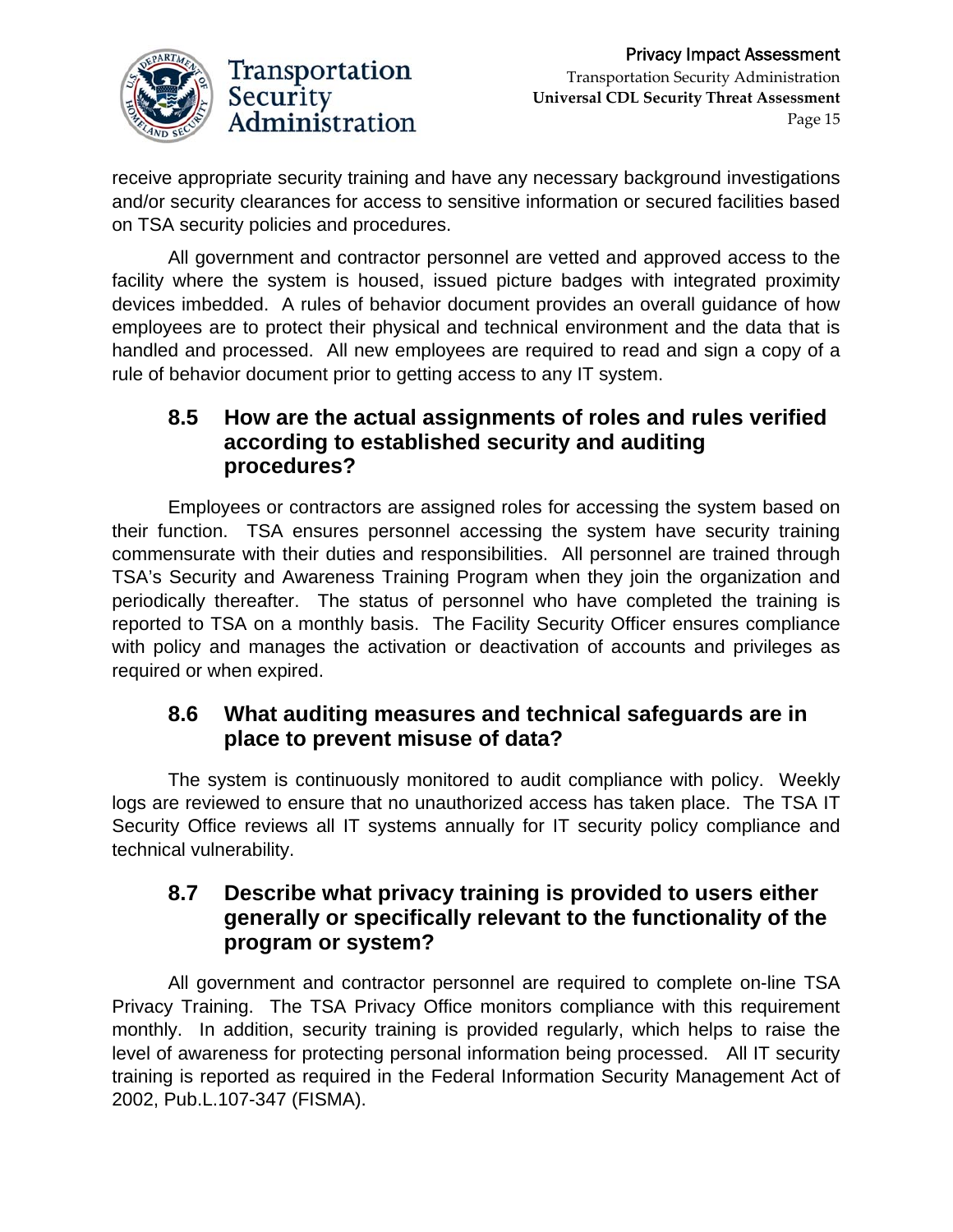

#### **8.8 Is the data secured in accordance with FISMA requirements? If yes, when was Certification & Accreditation last completed?**

Yes. Information in TSA's record systems is safeguarded in accordance with FISMA, which establishes government-wide computer security and training standards for all persons associated with the management and operation of Federal computer systems. All systems are operating on the authority of the Designated Accrediting Authority (DAA). Certification and Accreditation was received on September 1, 2005.

#### **8.9 Privacy Impact Analysis: Given access and security controls, what privacy risks were identified and describe how they were mitigated.**

Data on the system is secured in accordance with applicable Federal standards. Security controls are in place to protect the confidentiality, availability, and integrity of personal data, including role-based access controls that enforce a strict need to know policy. Physical access to the system is strictly controlled with the use of proximity badges and biometrics. In addition, administrative controls, such as periodic monitoring of logs and accounts, help to prevent and/or discover unauthorized access. Audit trails are maintained and monitored to track user access and unauthorized access attempts.

# **Section 9.0 Technology**

#### **9.1 Was the system built from the ground up or purchased and installed?**

The TSA system is primarily built from Commercial Off-The-Shelf (COTS) products. TSA system components include COTS hardware and operating systems. This system was provided to TSA from the Department of Transportation upon TSA stand-up.

#### **9.2 Describe how data integrity, privacy, and security were analyzed as part of the decisions made for your system.**

TSA collects only those data elements necessary to allow TSA to complete its tasks. Additional information is only requested as needed and in the vast majority of cases, a limited initial set of information will be sufficient to resolve adjudication questions related to the security threat assessment.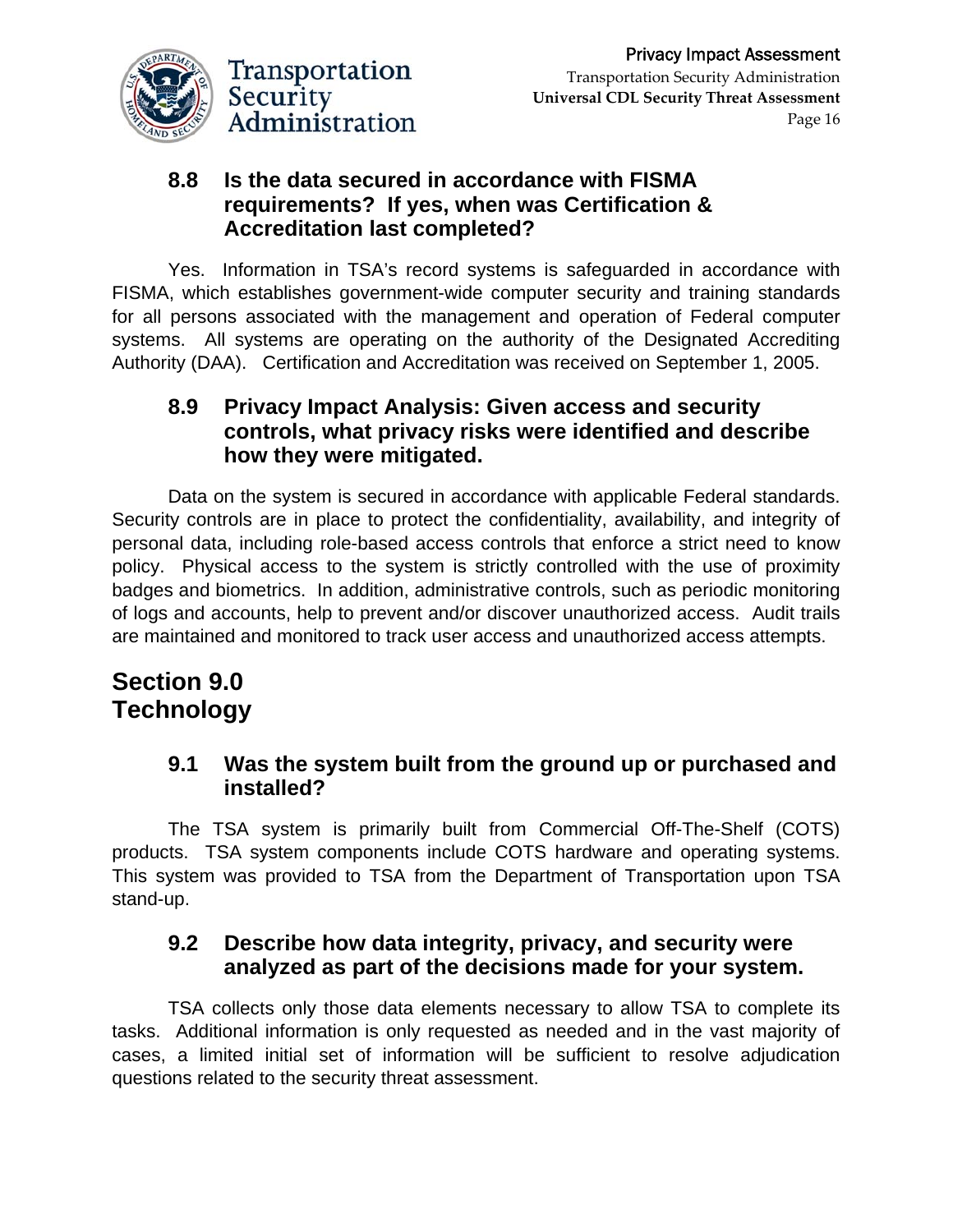

# **9.3 What design choices were made to enhance privacy?**

In order to support privacy protections, TSA has limited its data collection to specific elements necessary for security vetting. TSA has developed an information technology infrastructure that will protect against inadvertent use of personally identifying information not required by the government. Access to data collected for this program will be strictly controlled; only TSA employees and contractors with proper access controls will have permission to use and view this information. TSA will not transmit or otherwise share this information with entities outside of DHS that are not listed in the routine uses in Privacy Act System of Records Notice DHS/TSA 002, which is described above. Additionally, the record system will include a real time audit function to track access to electronic information, and any infractions of information security rules will be addressed appropriately. TSA will adhere to strict incident response plans. All TSA and assigned contractor staff receive TSA-mandated privacy training on the use and disclosure of personal data. The procedures and policies in place are intended to ensure that no unauthorized access to records occurs and that operational safeguards are firmly in place to prevent system abuses.

# **9.4 Privacy Impact Analysis**

These conscious design choices will limit access to the personal information, thereby mitigating any possible privacy risks associated with this program. Information received from the applicant is limited to data needed to operate the program, including facilitating adjudication to resolve potential matches without the delay and cost associated with requesting additional information from the applicant.

# **Conclusion**

TSA is performing these threat assessments for the limited purpose of assessing the risks to transportation security associated with permitting covered individuals to hold CDLs. Privacy impacts associated with this have been minimized by collecting information already provided to government and employing appropriate technical and operational safeguards and requirements. If TSA makes any changes to this program or the data elements needed for conducting the relevant security threat assessments or other checks on individuals, those changes will be reflected in an amended version of this PIA.